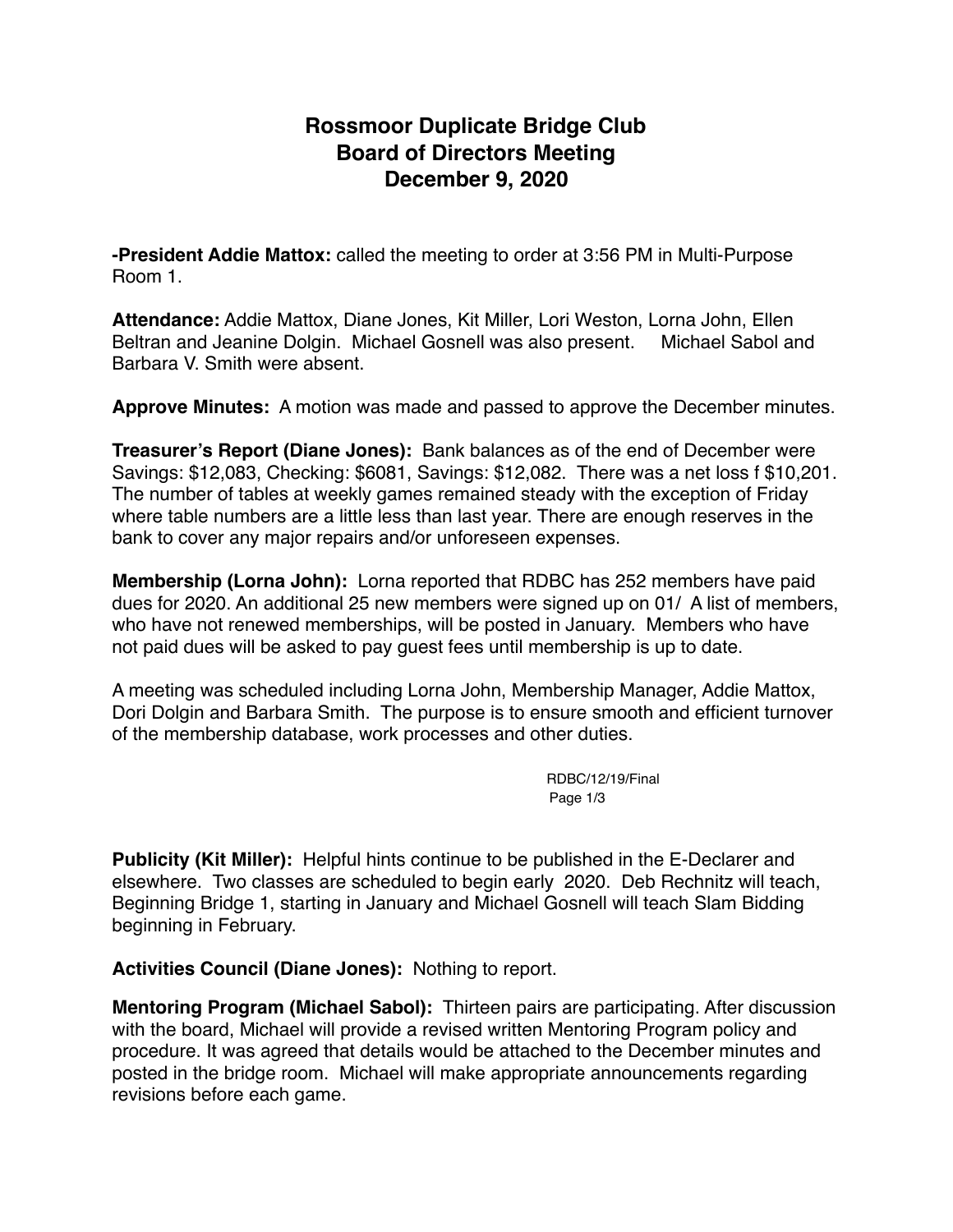**Hospitality(Addie Mattox):** Current procedures were reviewed. New ideas were shared. New co-Chairs of the Hospitality Committee, Ellen Beltran and Jeanine Dolgin were asked to research alternate catering solutions. It was agreed that a standing Hospitality Committee is critical to assist with setup, cleanup and purchasing.

**Nominating Committee (Lori Weston):** Nothing to report.

### **Manager's Report (Michael Gosnell):** None

### *Old Business:*

- *Revised membership process:* A meeting was scheduled with Lorna John, Membership Manager, Addie Mattox, Dori Dolgin and Barbara Smith to ensure that all parties understand, agree to and follow the new membership process.

### *New Business:*

- *Election of RDBC Officers and Portfolio Assignments for 2020:* 

\* It is noted that this topic is New Business. For the sake of ease and expediency, assignments were the first order of business and covered above.

RDBC/12/09/19/final

Page2/3

With no further business to discuss the meeting was adjourned at 5:03 PM.

*Executive Session:* None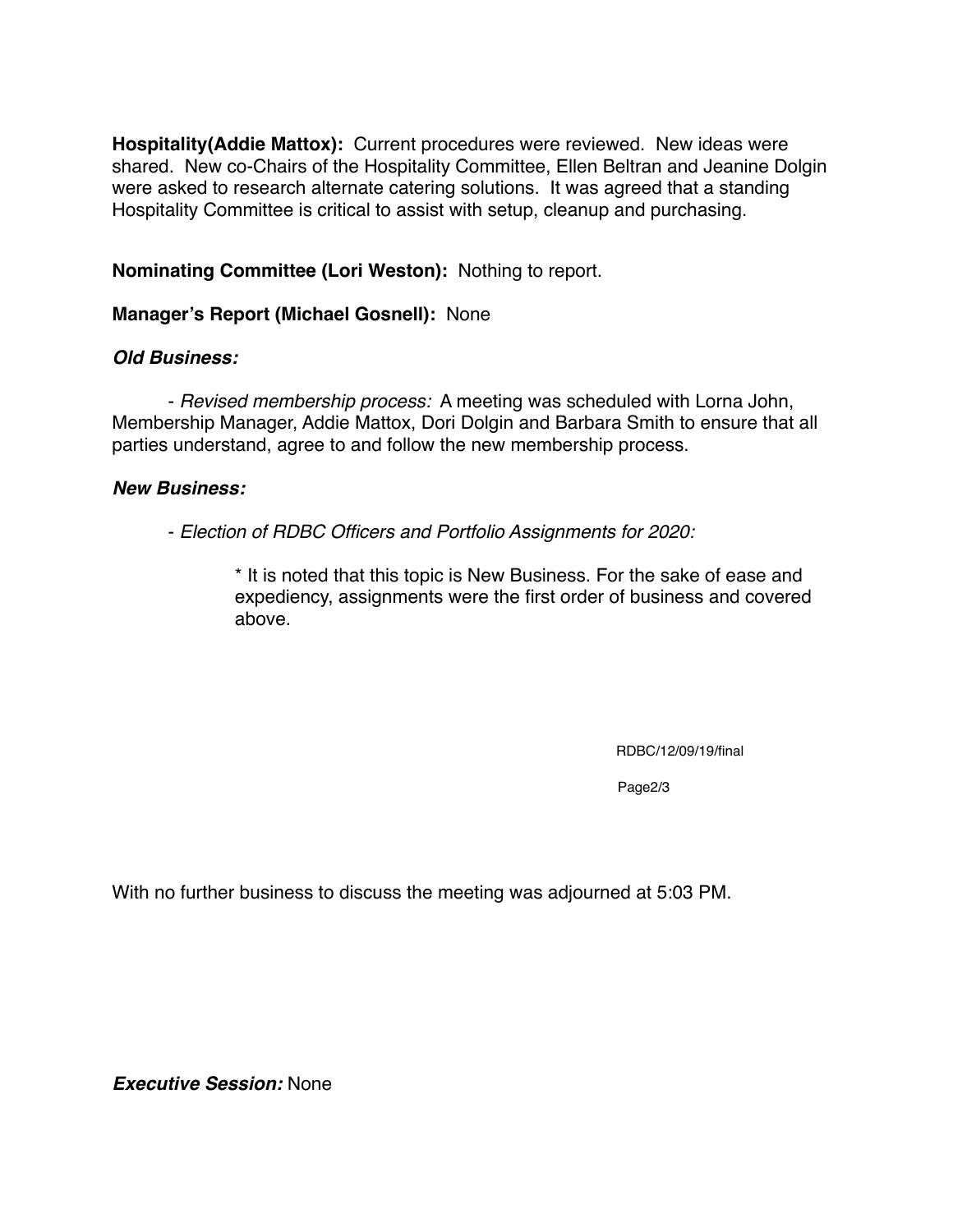#### **Next Meeting: Monday, January 6, 2020 (MPR1 Gateway)**

Respectfully submitted,

*Lori Weston*  Secretary, RDBC MS/lw:Attachment

> RDBC/12/09/19/Final Page 3/3

## **REVISED GUIDELINES FOR MENTORING 12/12/19**

- **1) ALL CLUB MEMBERS ARE ELIGIBLE FOR THE MENTORING PROGRAM.**
- **2) EACH MENTEE WILL BE FREE TO CHOOSE THEIR OWN MENTOR.**
- **3) THE MENTOR MUST HAVE AT LEAST 100 MASTER POINTS MORE THAN THE MENTEE.**